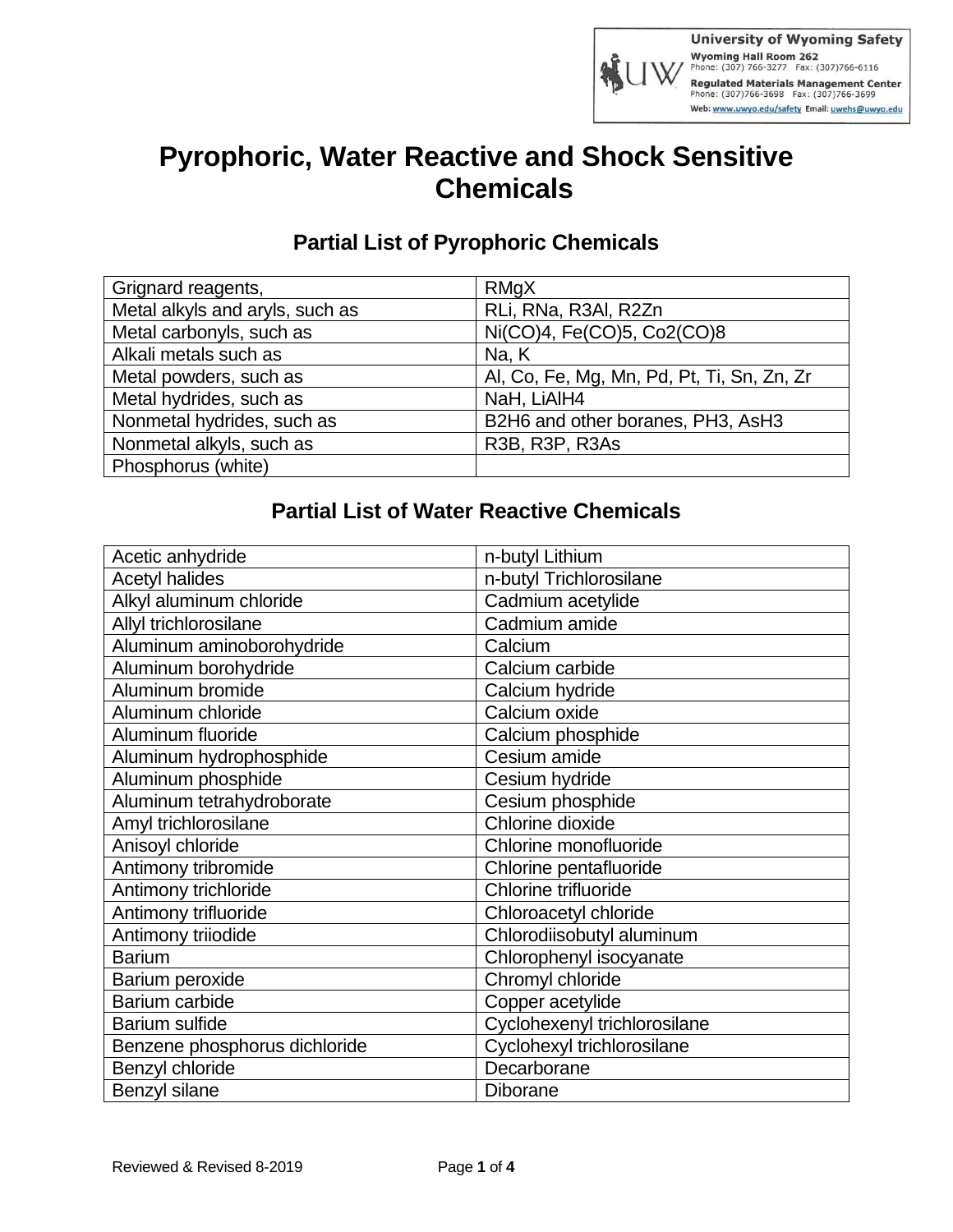| Benzyl sodium                | Diethyl aluminum chloride |
|------------------------------|---------------------------|
| Beryllium hydride            | Diethyl dichlorosilane    |
| Beryllium tetrahydroborate   | Diethyl zinc              |
| <b>Bismuth pentafluoride</b> | Diisopropyl beryllium     |
| Borane (and boranes)         | Dimethyl dichlorosilane   |
| Boron bromodiiodide          | Dimethyl magnesium        |
| Boron dibromoiodide          | Diphenyl dichlorosilane   |
| Boron phosphide              | Diphenyl diisocyanate     |
| Boron tribromide             | Disulfuryl chloride       |
| Boron trichloride            | Dodecyl trichlorosilane   |
| Boron trifluoride            | Ethyl trichlorosilane     |
| Bromine monofluoride         | Fluorine monoxide         |
| Bromine pentafluoride        | Fluorosulfonic acid       |
| Bromine trifluoride          | Gold acetylide            |
| Bromodiethyl aluminum        | Hexadecyl trichlorosilane |

| Hexyl trichlorosilane          | Potassium hydride       |
|--------------------------------|-------------------------|
| Hydrobromic acid               | Potassium oxide         |
| Iodine monochloride            | Potassium peroxide      |
| Lithium                        | Propyl trichlorosilane  |
| Lithium aluminum hydride       | Pyrosulfuryl chloride   |
| Lithium amide                  | Silicon tetrachloride   |
| Lithium ferrosilicon           | Silver acetylide        |
| Lithium hydride                | Sodium hydride          |
| Lithium peroxide               | Sodium methylate        |
| Lithium silicon                | Sodium peroxide         |
| Magnesium peroxide             | Sodium potassium alloy  |
| Methyl aluminum sesquibromide  | Stannic chloride        |
| Methyl aluminum sesquichloride | Sulfonyl fluoride       |
| Methyl dichlorosilane          | Sulfuric acid (>70%)    |
| Methylene diisocyanate         | Sulfur chloride         |
| Methyl isocyanate              | Sulfur pentafluoride    |
| Methyl trichlorosilane         | Sulfur trioxide         |
| Methyl magnesium bromide       | Sulfuryl chloride       |
| Methyl magnesium chloride      | Thiocarbonyl chloride   |
| Methyl magnesium iodide        | Thionyl chloride        |
| Nickel antimonide              | Thiophosphoryl chloride |
| Nonyl tichlorosilane           | Titanium tetrachloride  |
| Octyl trichlorosilane          | Toluene diisocyanate    |
| Phenyl trichlorosilane         | Triethyl aluminum       |
| Phosphonium iodide             | Triisobutyl aluminum    |
| Phosphorous pentoxide          | Trimethyl aluminum      |
| Phosphorous oxychloride        | Trichlorosilane         |
| Phosphorous pentasulfide       | Tri-n-butyl aluminum    |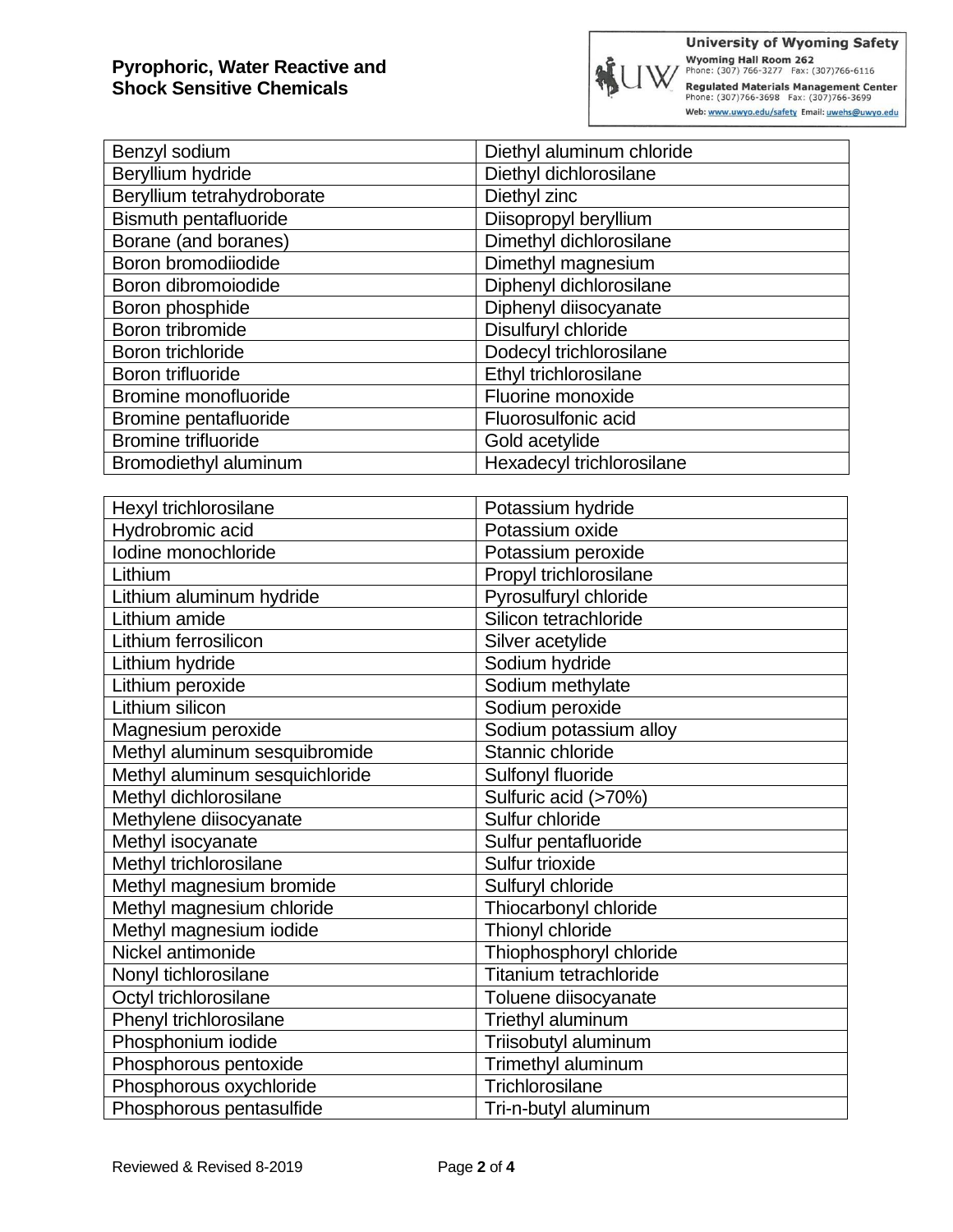| Phosphorous trisulfide           | Trichloroborane          |
|----------------------------------|--------------------------|
| Phosphorous (red)                | <b>Triethyl arsine</b>   |
| Phosphorous oxybromide           | <b>Triethyl stibine</b>  |
| Phosphorous pentachloride        | Tri-n-butyl borane       |
| Phosphorous sesquisulfide        | <b>Tripropyl stibine</b> |
| Phosphorous tribromide           | Trioctyl aluminum        |
| Phosphorous trichloride          | <b>Trisilyl arsine</b>   |
| Polyphenyl polymethyl isouantate | <b>Trivinyl stibine</b>  |
| Potassium                        | Vanadium trichloride     |
|                                  | Vinyl trichlorosilane    |
|                                  | Zinc acetylide           |

## **Partial List of Shock Sensitive Chemicals**

This reactivity is typically described as "shock, or impact sensitivity". There are other initiating mechanisms for these compound Consult the available literature regarding these chemicals.

| Acetyl azide                  | Chloropicrin                         |
|-------------------------------|--------------------------------------|
| Acetyl nitrate                | Copper acetylide                     |
| Ammonium nitrate              | Cyanuric triazide                    |
| Ammonium azide                | Diazidoethane                        |
| Ammonium bromate              | Diazomethane                         |
| Ammonium chlorate             | Diazodinitrophenol                   |
| Ammonium dichromate           | Dinitrophenol                        |
| Ammonium hexanitrocobaltate   | Dinitrophenylhydrazlne               |
| Ammonium nitrate              | Diethylene glycol dinitrate          |
| Ammonium nitrite              | Dipentaerithritol hexanitrate        |
| Ammonium periodate            | Dipicryl amine                       |
| Ammonium permanganate         | Disulfur dinitride                   |
| Ammonium picrate              | Ethyl nitrite                        |
| Ammonium tetraperoxychromate  | Fluorine azide                       |
| Azidocarbonyl guanidine       | Glycol dinitrate                     |
| Barium azide                  | Glycol monolactate trinitrate        |
| Barium chlorate               | Guanyl nitrosaminoguanyl hydrazine   |
| Benzene diazonium chloride    | <b>HMX</b>                           |
| Benzotriazole                 | Hydrazoic acid                       |
| Benzoyl peroxide              | Hydrazine azide                      |
| <b>Bismith nitrate</b>        | Lead azide                           |
| Boron triazide                | Lead dinitrorescorcinate (Styphnate) |
| <b>Butenetroil trinitrate</b> | Lead mononitrorescorcinate           |
| t-butyl Hypochlorite          | <b>Mannitol hexanitrate</b>          |
| Cadmium azide                 | Lithium nitrate                      |